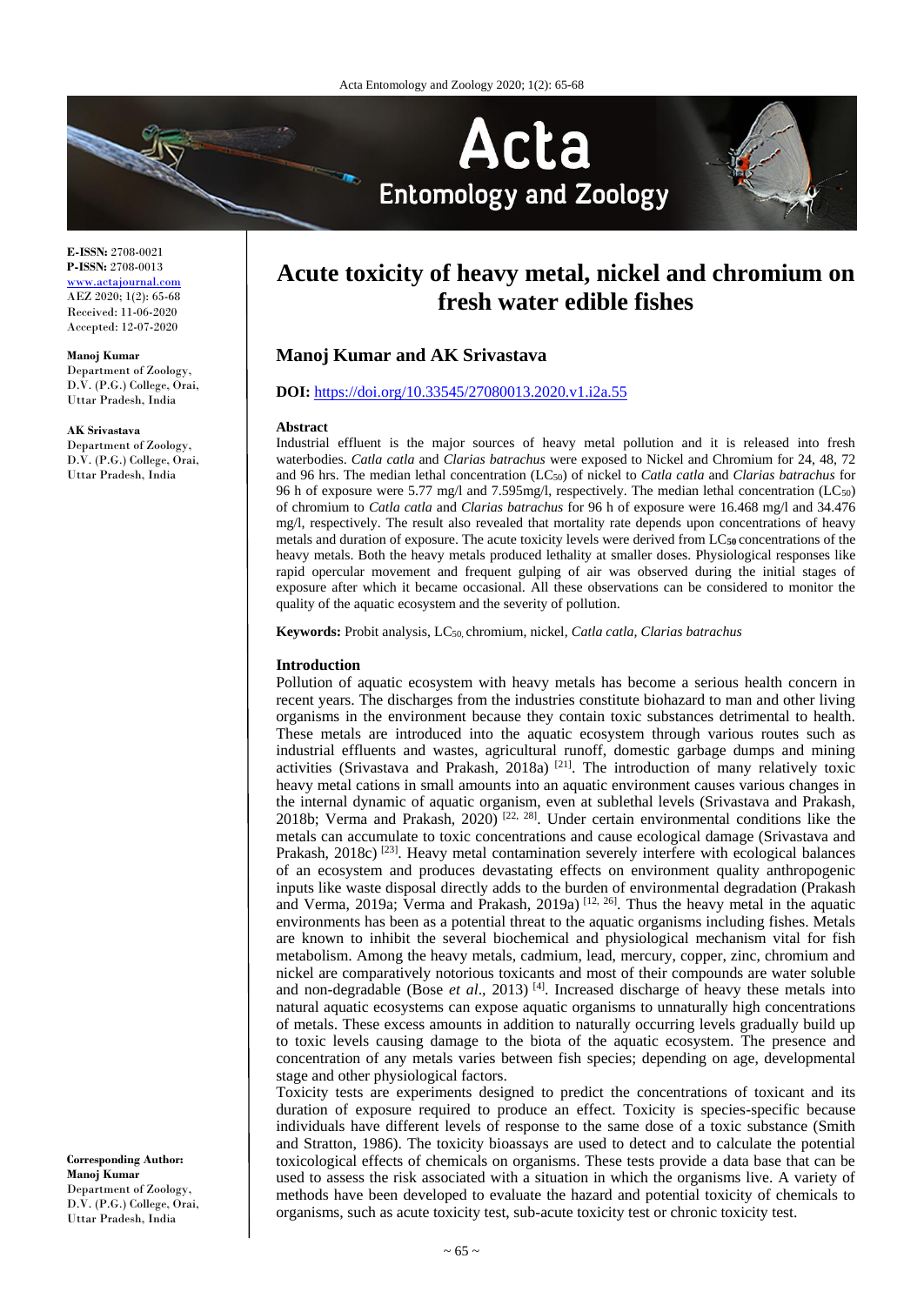$LC_{50}$  is the estimation of the dose or concentration necessary to kill 50% of a large population of the test species. Experimentally, this is done by administrating a toxicant at different concentration to a group of organisms and then observing the resulting mortalities in a set time periods like 24, 48 72 and 96 hr. The acute toxicity data are important and beneficial in the fixation of sub lethal concentrations for chronic toxicity tests. A lot of works have been done regarding effects of cadmium, zinc and arsenic on fishes (Srivatava and Prakash, 2019; Kumar *et al.,* 2019; Prakash and Verma, 2019b, 2020a, 2020b, 2020c; Verma and Prakash, 2019b)<sup>[24, 10, 13, 14, 15, 16, 27]</sup>.

Probit analysis is a type of regression used to analyze binomial response variables. Probit analysis is commonly used in toxicology to determine the relative toxicity of toxicant or pollutant to living organism (Singh and Zahra,  $2017$ ) <sup>[19]</sup>. This is done by testing the response of an animal at different concentrations of toxicant and then comparing the concentrations at which a response occurs. Probit method is widely accepted and most accurate method for calculating LC**50**. Therefore the present investigation aimed to evaluate the acute toxicity bioassay of heavy metals, Nickel and Chromium against water fishes, *Catla catla* and *Clarias batrachus*.

## **Materials and Methods**

Indian major carp, *Catla catla* fingerling (average length 7.0-8.0 cm and average weight 5.5-6.2 g) and fresh water catfish, *Clarias batrachus* (average length 6-8 cm and average weight 8-10 g) were collected from local fish form and dip in 0.1% of potassium permanganate solution for 2 minute. The fishes were acclimatized in laboratory conditions for 15 days in a glass aquarium filled with dechlorinated water. During acclimatization the fishes were fed with commercial diet, egg albumin and small insects. The feeding of Fishes were stopped before experiment. The mortality was recorded after a period of 24, 48, 72 & 96 h and dead fishes were removed immediately after death during observation. Stock solution of both heavy metals of various concentrations were prepared and 10 fishes was kept in each rectangular glass aquaria separately to estimate mortality between  $0\%$  and  $100\%$ . For 96h LC<sub>50</sub> test, separate 10-12 concentrations both heavy metals were taken to find out the narrow range of concentrations.

Stock solutions of Nickel sulphate and Potassium dichromate of various concentrations were prepared by dissolving analytical grade nickel sulphate (NiSO46H**2**O from E. Merck) and Potassium dichromate  $(K_2Cr_2O_7·7H_2O)$ from E. Merck) respectively in double distilled water and 10-10 individuals of both experimental fishes were kept separately in each rectangular glass aquaria to estimate mortality between  $0\%$  and  $100\%$ . For 96h LC<sub>50</sub> test, separate 10-12 concentrations both heavy metals were taken to find out the narrow range of concentrations.

Acute Toxicity test was conducted in accordance with standard methods (APHA, 2005)<sup>[2]</sup>. Probit analysis was carried out as suggested by Finney  $(1971)$  [6]. Regression lines of probit logarithmic transformations of concentrations were made and confidential limits (Upper and Lower) of the regression line with Chi-Square test were calculated by SPSS software.

## **Result and Discussion**

The percent mortality observed for each dose was calculated and converted to probits by means of a SPSS software. Static bioassay tests, being an important tool to assess the toxic potential of various toxicants and sensitivity of various organisms at different trophic level in ecosystem has been widely used for evaluation of toxicity (APHA 2005)<sup>[2]</sup>. Acute toxicity test *i.e.* LC<sub>50</sub> values show susceptibility of fish to particular toxicant and reflect their survival potential. In the present study, the percent mortality, and probit mortality of heavy metal, Nickel for fishes, *Catla catla* and *Clarias batrachus* at and 96 hrs are presented in table 1 and for Chromium in table 2. However, fishes exposed to dechlorinated tap-water were observed to be healthy and normal. Physiological responses like rapid opercular movement and frequent gulping of air was observed during the initial stages of exposure after which it became occasional.

Results show that the median lethal concentration (LC**50**) of nickel to *Catla catla* for 24, 48, 72 and 96 h of exposure are 10.113 mg/l, 9.065 mg/l, 7.386 mg/l and 5.77 mg/l, respectively and to *Clarias batrachus* for 24, 48, 72 and 96 h of exposure are 11.662 mg/l, 10.572 mg/l, 8.944 mg/l and 7.595mg/l, respectively (Table 1). Abdulla and Javad (2006) reported the 96h LC**<sup>50</sup>** of Nickel for 30 days *Catla catla* fingerling was 11.83 mg/l.

| <b>Exposure Period</b> | $LC_{50}$ | <b>Confidence Limit</b> |        |                            | Chi Square |                                             |  |  |  |  |  |  |  |
|------------------------|-----------|-------------------------|--------|----------------------------|------------|---------------------------------------------|--|--|--|--|--|--|--|
| (Hours)                | mg/l      | Lower Limit Upper Limit |        | <b>Regression Equation</b> | value      | Coefficient of determination $(R^2$ Linear) |  |  |  |  |  |  |  |
| Catla catla            |           |                         |        |                            |            |                                             |  |  |  |  |  |  |  |
| 24                     | 10.113    | 8.358                   | 12.145 | $Y = -3.48 + 3.40X$        | 3.514      | 0.950                                       |  |  |  |  |  |  |  |
| 48                     | 9.065     | 7.531                   | 10.753 | $Y = -3.84 + 3.95X$        | 2.846      | 0.956                                       |  |  |  |  |  |  |  |
| 72                     | 7.386     | 5.669                   | 9.281  | $Y = -2.40 + 2.75X$        | 5.077      | 0.876                                       |  |  |  |  |  |  |  |
| 96                     | 5.777     | 4.307                   | 7.232  | $Y = -2.40 + 3.16X$        | 2.570      | 0.944                                       |  |  |  |  |  |  |  |
| Clarias batrachus      |           |                         |        |                            |            |                                             |  |  |  |  |  |  |  |
| 24                     | 11.662    | 10.131                  | 13.221 | $Y = -5.58 + 5.23X$        | 2.957      | 0.938                                       |  |  |  |  |  |  |  |
| 48                     | 10.572    | 8.831                   | 12.684 | $Y = -3.59 + 3.42X$        | 5.396      | 0.876                                       |  |  |  |  |  |  |  |
| 72                     | 8.944     | 6.790                   | 12.287 | $Y = -2.32 + 2.49X$        | 4.379      | 0.817                                       |  |  |  |  |  |  |  |
| 96                     | 7.595     | 5.833                   | 9.606  | $Y = -2.37 + 2.66X$        | 5.844      | 0.849                                       |  |  |  |  |  |  |  |

**Table 1:** LC**<sup>50</sup>** (With 95% confidence limit) of *Catla catla* and *Clarias batrachus* for Nickel

Results show that the median lethal concentration (LC**50**) of chromium to *Catla catla* for 24, 48, 72 and 96 h of exposure are 22.173 mg/l, 20.323 mg/l, 18.111 mg/l and 16.468 mg/l, respectively and to *Clarias batrachus* for 24, 48, 72 and 96 h of exposure are 42.089 mg/l, 38.757 mg/l, 36.034 mg/l

and 34.476 mg/l, respectively (Table 2). Johnson and Radhakrishnan (2015) reported the 24, 48, 72 and 96 hours LC**<sup>50</sup>** of Chromium for *Clarias batrachus* were 40.56 ppm, 38.15 ppm, 36.65 ppm and 35.50 ppm, respectively.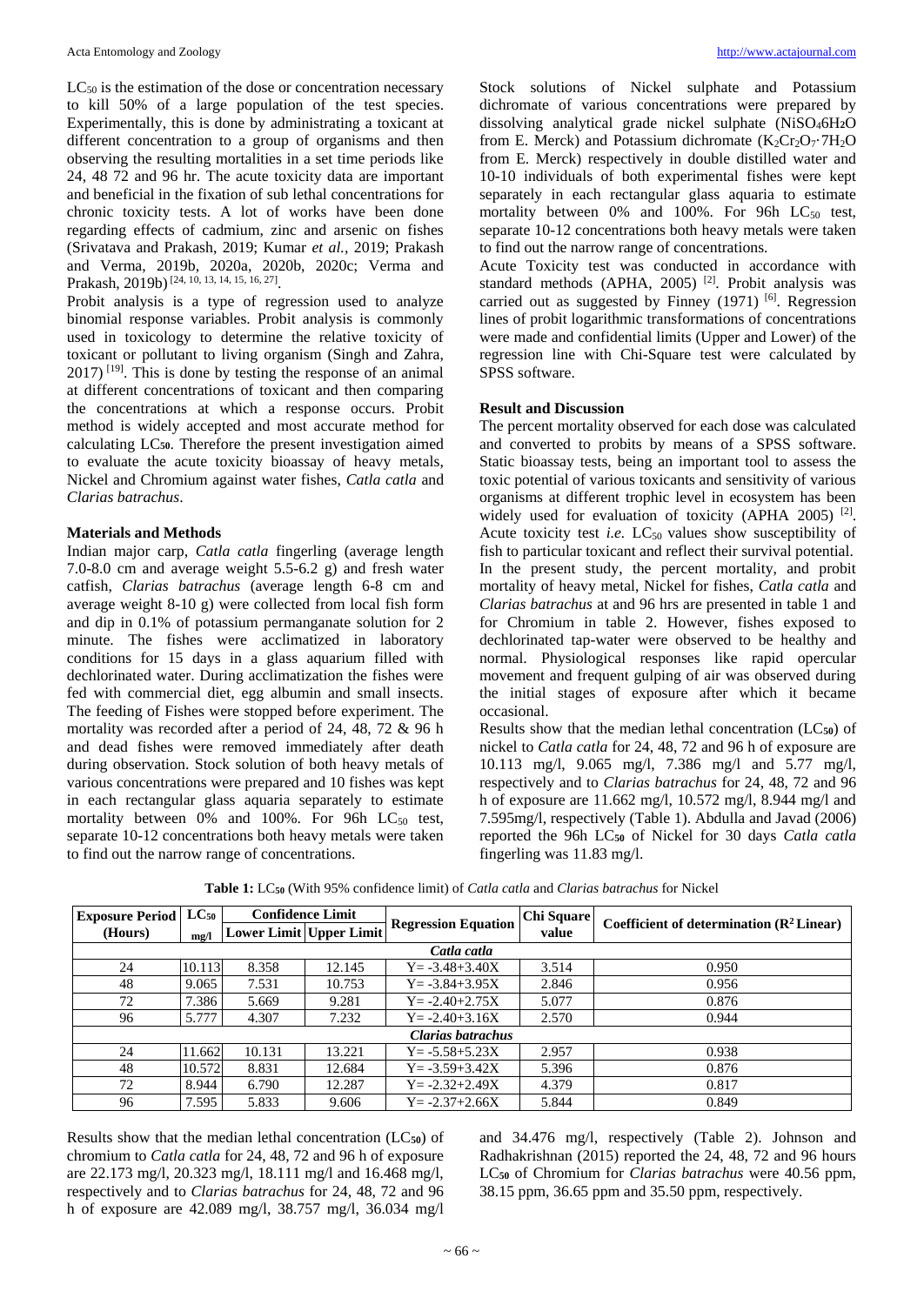| <b>Exposure Period</b> | $LC_{50}$ |             | <b>Confidence Limit</b> | <b>Regression Equation</b> | <b>Chi Square</b> | Coefficient of determination $(R^2)$ |  |  |  |  |  |  |
|------------------------|-----------|-------------|-------------------------|----------------------------|-------------------|--------------------------------------|--|--|--|--|--|--|
| (Hours)                | mg/l      | Lower Limit | <b>Upper Limit</b>      |                            | value             | Linear)                              |  |  |  |  |  |  |
| Catla catla            |           |             |                         |                            |                   |                                      |  |  |  |  |  |  |
| 24                     | 22.173    | 20.839      | 23.478                  | $Y = -17.6 + 13.08X$       | 0.917             | 0.994                                |  |  |  |  |  |  |
| 48                     | 20.323    | 18.973      | 21.662                  | $Y = -15.28 + 11.68X$      | 1.120             | 0.990                                |  |  |  |  |  |  |
| 72                     | 18.111    | 16.767      | 19.418                  | $Y = -13.51 + 10.73X$      | 0.853             | 0.996                                |  |  |  |  |  |  |
| 96                     | 16.468    | 15.149      | 17.766                  | $Y = -12.34 + 10.14X$      | 0.942             | 0.988                                |  |  |  |  |  |  |
| Clarias batrachus      |           |             |                         |                            |                   |                                      |  |  |  |  |  |  |
| 24                     | 42.089    | 40.187      | 44.043                  | $Y = -27.71 + 17.04X$      | 1.356             | 0.990                                |  |  |  |  |  |  |
| 48                     | 38.757    | 36.938      | 40.587                  | $Y = -29.11 + 18.32X$      | 0.829             | 0.993                                |  |  |  |  |  |  |
| 72                     | 36.034    | 34.251      | 37.835                  | $Y = -27.58 + 17.71X$      | 0.861             | 0.986                                |  |  |  |  |  |  |
| 96                     | 34.476    | 32.645      | 36.483                  | $Y = -22.09 + 14.32X$      | 2.748             | 0.923                                |  |  |  |  |  |  |

**Table 2:** LC<sub>50</sub> (With 95% confidence limit) of *Catla catla* and *Clarias batrachus* for Chromium

Observations on the upper and lower confidence limits revealed a decreasing trend from 24h to 96h. From the fitted regression equation, it is evident that an increase in exposure period influences an increase in mortality (Table 1 & 2).

The toxicity tolerance of freshwater fishes, *Catla catla* and *Clarias batrachus* to Nickel and Chromium in the present study are depends upon concentrations of heavy metals and duration of exposure. It was noticed that percent of mortality increased with an increase in concentration and duration of exposure. The result of the present study revealed that fish *Catla catla* was more sensitive than *Clarias batrachus* for both heavy metals. The calculated Chi-Square value indicated a good fit on the regression line. Therefore the acute toxicity test clearly confirmed the potential hazardous effects of chromium and nickel to the experimental fishes, *Catla catla* and *Clarias batrachus.*

Acute toxicity of fingerlings ranged in between 1.133 to 1.220 µg Hg/l for *Catla catla*; 1.051 to 1.06 µg Hg/l for *Labeo rohita* and 1.091 to 1.183µg Hg/l for *Cirrhinus*  mrigala (Ashwani and Ashok, 2006)<sup>[3]</sup>. The 96h LC<sub>50</sub> of CdCl**2** for fish, *Scorpaena guttata* which is 25 mg/l (Brown et al., 1984)<sup>[5]</sup>, 30.4 mg/l for fish, *Poecili reticulate* (Mehnet Yilmaz *et al*., 2004) [11] and 8.13 ppm (Selvanathan *et al*., 2011) [18] . As well as 35.0 mg/l (Gandhewar *et al*., 2014) [7] for fish, *Clarias batrachus* as well as 96h LC**<sup>50</sup>** of CuSO**4** for fish, *Clarias batrachus* which is 15 mg/l (Gandhewar *et al*., 2014) [7] . The median lethal concentration (LC**50**) of chromium to *C. batrachus* for 24, 48, 72 and 96 h of exposure were 120 ppm, 115 ppm, 110 ppm and 102 ppm respectively (Rani *et al.*, 2011)<sup>[17]</sup>.

In the present study acute toxicity of nickel was significantly higher when compared to chromium after 96 h of exposure of *Catla catla* and *Clarias batrachus*. It was also observed that the fish, *Catla catla* was more sensitive than *Clarias batrachus* for both heavy metals. It is therefore biologically reactive and gives rise to acute poisoning. This difference could be due to the biological diversity and functional variability of cells and tissues to chemical pollutants. Toxicity of metals may vary depending upon their permeability and detoxification mechanisms (Rani *et*   $al., 2011$ <sup>[17]</sup>.

Heavy metal concentrations in aquatic organisms appear to be of several magnitudes higher than concentrations present in the ecosystem and this is attributed to bioaccumulation, whereby metal ions are taken up from the environment by the organism and accumulated in various organs and tissues (Rani *et al.*, 2011)<sup>[17]</sup>. Metals also become increasingly concentrated at higher trophic levels, possibly due to foodchain magnification (Wyn et al., 2007)<sup>[29]</sup>. However,

sublethal concentrations of heavy metals also induce substantial changes in the biological organization of fish (Srivastava and Prakash, 2018a) [21] . Stebbing and Fandino (1983) [25] reported that, the adverse biological effects of heavy metals in the aquatic environment are mainly due to their complex nature. When the toxicant concentration in the water body is very high, it results in the death of fish. So, the death of an organism was taken as the end point of toxicological studies previously (Jones and Reynolds 1997)<sup>[9]</sup>. The behaviour of both fish remarkably changed due to the treatment of nickel and chromium when compared to the control. The behavioural responses showed by both fish due to sublethal concentrations of nickel and chromium during initial stage of exposure included restlessness, erratic and fast swimming, abrupt change in position and direction, jumping and overall hyperactivity were noticed. The fishes showed surfacing tendency throughout the experimental period. Physiological responses like rapid opercular movement and frequent gulping of air was observed during the initial stages of exposure after which it became occasional. Neurological symptoms like jerking movements, frightening and loss of balance were not observed in nickel and chromium treated *Catla catla* and *Clarias batrachus*.

# **Conclusion**

In the present investigation *Catla catla* and *Clarias batrachus* were highly sensitive to nickel and chromium toxicity along with behavioral changes these heavy metals are capable of causing all forms physiological changes. Thus it can be concluded that heavy metals are relatively toxic, even at fairly low concentrations and affect the survival of aquatic organisms. The death of fish could be due to the lethal action of toxicants that causes alterations in physiological and biochemical process related to cellular metabolic pathway. So acute toxicity test and behavioural responses can be considered to monitor the quality of the aquatic ecosystem and the severity of pollution.

# **Acknowledgements**

Authors are grateful to Principal and management committee, D.V. (P.G) College, Orai (U.P.) for providing necessary laboratory facilities.

## **References**

- 1. Abdulla S, Javad M. Studies on acute toxicity of metals to the fish, *Catla catla*. Pakistan Journal of Biological Sciences. 2006;9(9):1807-1811.
- 2. APHA. Standard methods for the Examination of water and wastewater, 21<sup>st</sup> Ed. American Public Health Association, Washington DC, 2005.